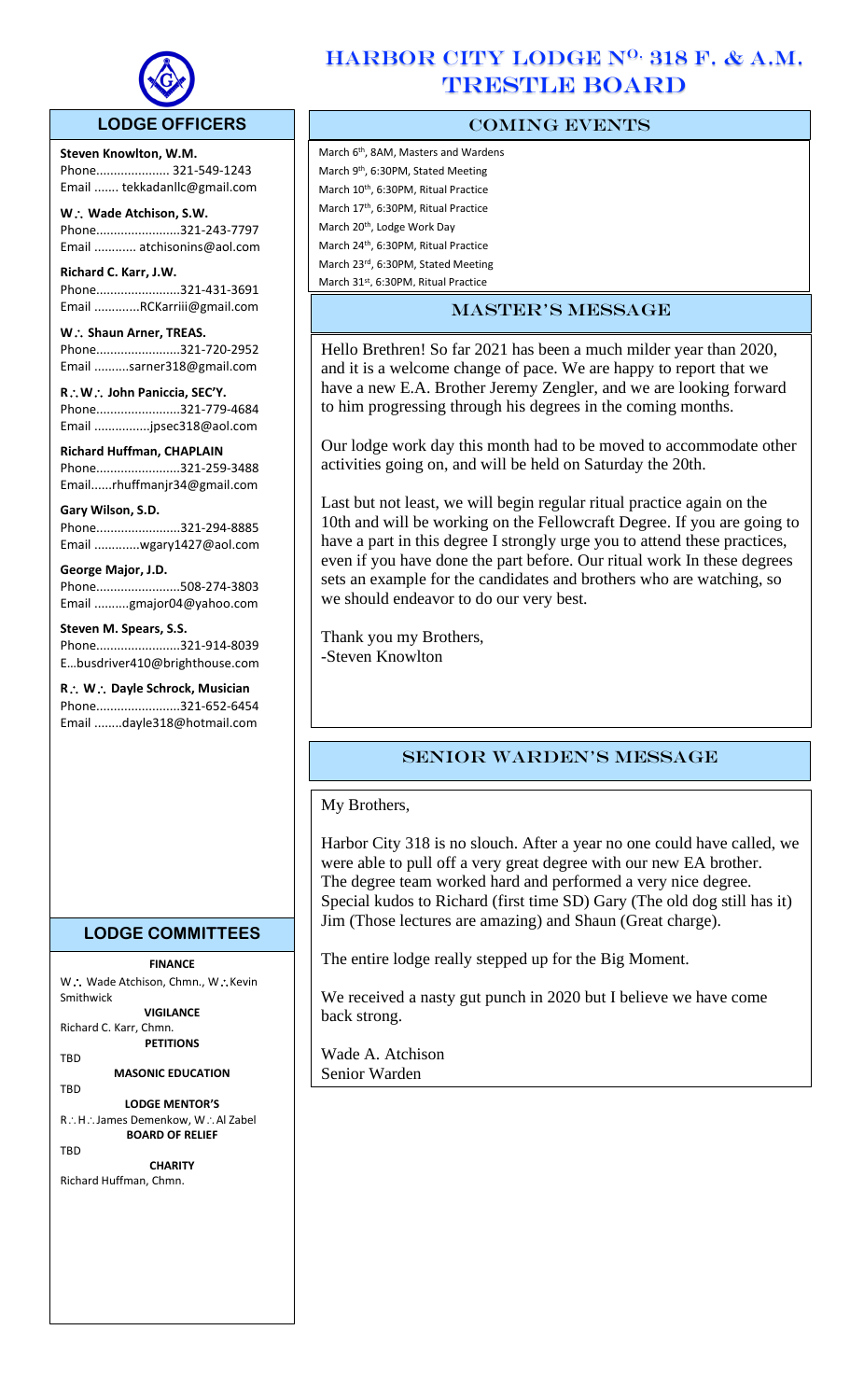#### **LODGE COMMITTEES cont.**

**LODGE PROPERTY** R∴W∴Dayle Schrock, Chmn., Richard Huffman **LODGE INSTRUCTOR** R∴H∴ Gary Wilson **OFFICERS RITUAL ASSIST.** TBD **CATECHISM INSTRUCTOR** TBD **LODGE LIBRARIAN**  $W :$  Al Zabel

**SICKNESS & DISTRESS TRD** 

**INVESTIGATION** Richard C. Karr, W∴Henry Engel

#### **PAST MASTERS**

| *Aubrey Bates PDDGM 1954                        |  |
|-------------------------------------------------|--|
| *E. R. Mayfield 1955                            |  |
| *Richard F. Griffie1956                         |  |
| PDDGM & PGM 1976-77                             |  |
| Raymond McAlpine 1957                           |  |
|                                                 |  |
| *Steven Rianaldo PDDGM1959                      |  |
|                                                 |  |
| *Richard F. Griffie,1960<br>PDDGM & PGM 1976-77 |  |
| PDDGM & PGM 1976-77<br>*Keith Brown 1961        |  |
|                                                 |  |
|                                                 |  |
| * Charles McLin1963                             |  |
| *George Schulthies1964                          |  |
| *Paul V. Gandy  1965                            |  |
| *Adam Budris PDDGM1966                          |  |
| John Beasley1967                                |  |
|                                                 |  |
| *Robert Notvest1969                             |  |
| Robert M. Bullock1970                           |  |
| *Edward P. Abbott1971                           |  |
| *Glenn T. StittPDDGM1972                        |  |
| *Robert L. Goldsmith1973                        |  |
| PDDGM, PGM 1983-84                              |  |
| Carl G. Planck, Jr1974                          |  |
| Douglas Dagley1975                              |  |
|                                                 |  |
| *Henry Farrow1976<br>*Donald R. Pacetti1977     |  |
|                                                 |  |
| Patrick A. Galbraith1978                        |  |
|                                                 |  |
| *James H. Bragg1980                             |  |
| Robert C. Birmie1981                            |  |
| *Wallace L. Whiting1982                         |  |
| Stanley W. Miller1983                           |  |
| *Gerald T. Freese1984                           |  |
| Ronald E. LaCair1985                            |  |
| Charles R.R. Walle1986                          |  |
| Corenth Owens1987                               |  |
| Karol M. DziegielPDDGM1988                      |  |
| Allen P. Gregg1989                              |  |
|                                                 |  |
| *George Ed. Gardner, Jr1991                     |  |
| William C. White1992                            |  |
| Kenneth L. Jenkins 1993                         |  |
| Robert P. Edmiston1994                          |  |
| Thomas L. MoorePDDGM1995                        |  |
|                                                 |  |
| Mark C. Mason1997                               |  |
| John PanicciaPDDGM1998                          |  |
| Dayle SchrockPDDGM1999                          |  |
|                                                 |  |
|                                                 |  |
|                                                 |  |
| Fred BakerPDDGM2002                             |  |
| Ron TrinklePDDGM2003                            |  |
|                                                 |  |
|                                                 |  |
| George GoddardPDDGM 2006                        |  |
|                                                 |  |
| Michael Hutzler2008                             |  |
| James DemenkowPDDGM2009                         |  |
|                                                 |  |
| Wade Atchison2011                               |  |

#### JUnior Warden's message

My brothers,

What a great year so far! An excellent EA Degree, W.M Steven with his first born, and a pandemic that finally has some light at the end of the tunnel.

I foresee great things this year. As a favor, I ask that if Brothers can, please, attend our ritual practices! Not only does R.: H Gary make them fun, it also keeps us all sharp! Practice is 6:30PM every Wednesday. With a Fellowcraft Degree coming up, we can always use some extra help!

Fraternally,

-Br. Richard Karr, J.W.

## CHAPLAIN's message

Chaplin's Column for March 2021

Here it is another month and we are still battling the pandemic. Well look what has been happening, we now have 3 companies with antivirus serum, they differ somewhat but are blessings, you might as I do say they are answers to our prayers. These serums are not totally what we prayed for but is a good start, that makes us better than most of the world.

We have much to be thankful for; Brother Steven Knowlton is a farther of a lovely baby girl, Brother John Dandeneau's Daughter Malisa's Cancer has receded enough that surgery might be the next step, and Brother Steven Spears who is on the mends after surgery, Prayers do work, and last but not least Brother Wade Atchison's Wife Tracy is in healing mode with a broken clavicle due to a tripping accident. It is incumbent upon all Masons to keep our Brothers, their Wives, Widows and Orphans in our Prayers.

## SECRETARY's message

Secretary's Message:

Brothers,

Please check your dues cards and make sure they are the dues card for 2021. If you have not yet received a 2021 dues card, please contact me ASAP!